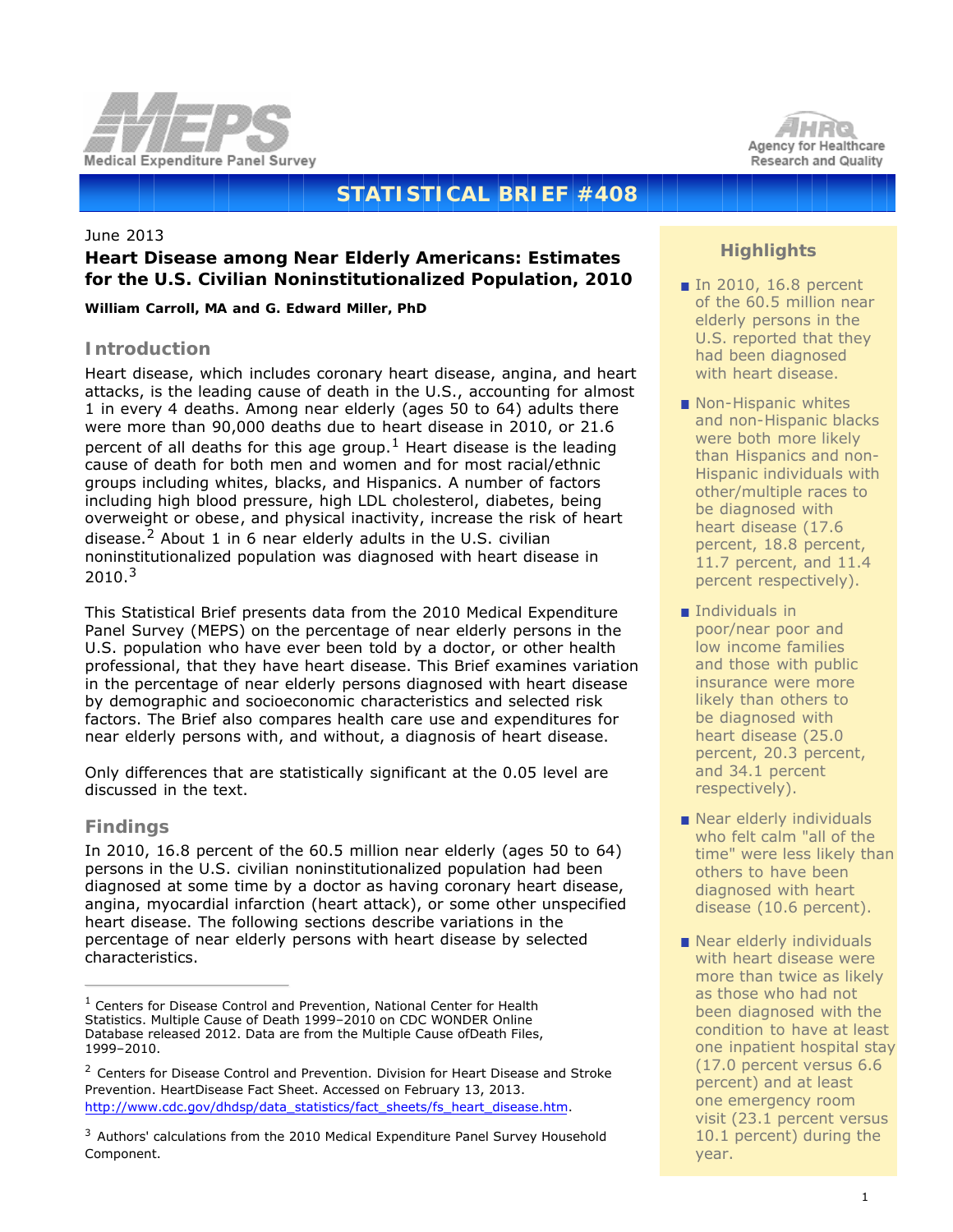## *Demographic and socioeconomic characteristics (figures 1–3)*

In 2010, there were significant differences by age, race/ethnicity, and geographic region in the proportion of near elderly persons who had been diagnosed with heart disease, but there were no statistically significant differences between men and women in the percentage reporting the condition (figures 1 and 2). Among the near elderly, heart disease increased with age as those ages 50–54 were the least likely, and those ages 55–59 were less likely than those ages 60–64 to have been diagnosed with the condition (12.5 percent, 17.4 percent, and 21.6 percent respectively). Non-Hispanic whites and non-Hispanic blacks were both more likely than Hispanics and non-Hispanic individuals with other/multiple races to have been diagnosed with heart disease (17.6 percent, 18.8 percent, 11.7 percent, and 11.4 percent respectively). Individuals living in the Midwest were more likely than those living in the Northeast, South, or West to have been diagnosed with heart disease (20.0 percent, 14.2 percent, 16.7 percent, and 15.3 percent respectively).

There were also significant differences in the percentage of near elderly persons with heart disease by education, income, and insurance status (figure 3). Individuals with less than a high school education and those with a high school degree were both more likely than those with at least a college education to have been diagnosed with heart disease (19.1 percent, 18.2 percent, and 13.9 percent respectively). Individuals in poor/near poor and low income families were both more likely than those in middle or high income families to have been diagnosed with heart disease (25.0 percent, 20.3 percent, 16.4 percent, and 14.1 percent respectively). Finally, near elderly persons with public insurance were more than twice as likely as the privately insured or the uninsured to have been diagnosed with heart disease (34.1 percent, 15.2 percent, and 13.7 percent respectively).

### *Risk factors (figures 4 and 5)*

As shown in figure 4, the percentage of persons diagnosed with heart disease tends to increase with the level of stress. Near elderly persons who indicated that they felt calm "all of the time" in the previous 4 weeks were the least likely to have been diagnosed with heart disease. Further, those who felt calm "all of the time" or "most of the time" were both less likely to have been diagnosed with heart disease than those who only felt calm "some of the time or little" or "none of the time" (10.6 percent, 14.1 percent, 21.6 percent, and 24.7 percent respectively).

A number of related medical conditions were also associated with an increased rate of heart disease (figure 5). Near elderly persons who had been diagnosed with hypertension were significantly more likely to have heart disease than persons who did not have a diagnosis of hypertension (26.1 percent and 10.7 percent respectively). Similar differences in the diagnosis of heart disease existed for those with and without high cholesterol (23.5 percent versus 11.4 percent), diabetes (29.3 percent versus 14.8 percent), and limitations in physical functioning (33.0 percent versus 13.8 percent).

#### *Health care use and expenditures (figures 6 and 7)*

In 2010, near elderly persons with a diagnosis of heart disease made more intensive use of health care, on average, than persons without the condition. In particular, near elderly individuals with heart disease were more likely than those without the condition to have 3 or more office-based medical visits (72.6 percent versus 52.4 percent), and were more than twice as likely to have at least one inpatient hospital stay (17.0 percent versus 6.6 percent) and at least one emergency room visit (23.1 percent versus 10.1 percent) during the year. As a result of their more intensive use of medical care, average annual health expenditures for individuals with heart disease were a little more than double the average expenditure for individuals who had not been diagnosed with heart disease (\$11,294 versus \$5,144).

#### **Data Source**

The estimates shown in this Statistical Brief are drawn from the MEPS public use file, MEPS HC-138: 2010 Full Year Consolidated Data File.

#### **Definitions**

*Age*

Defined using the last available age for each sampled person.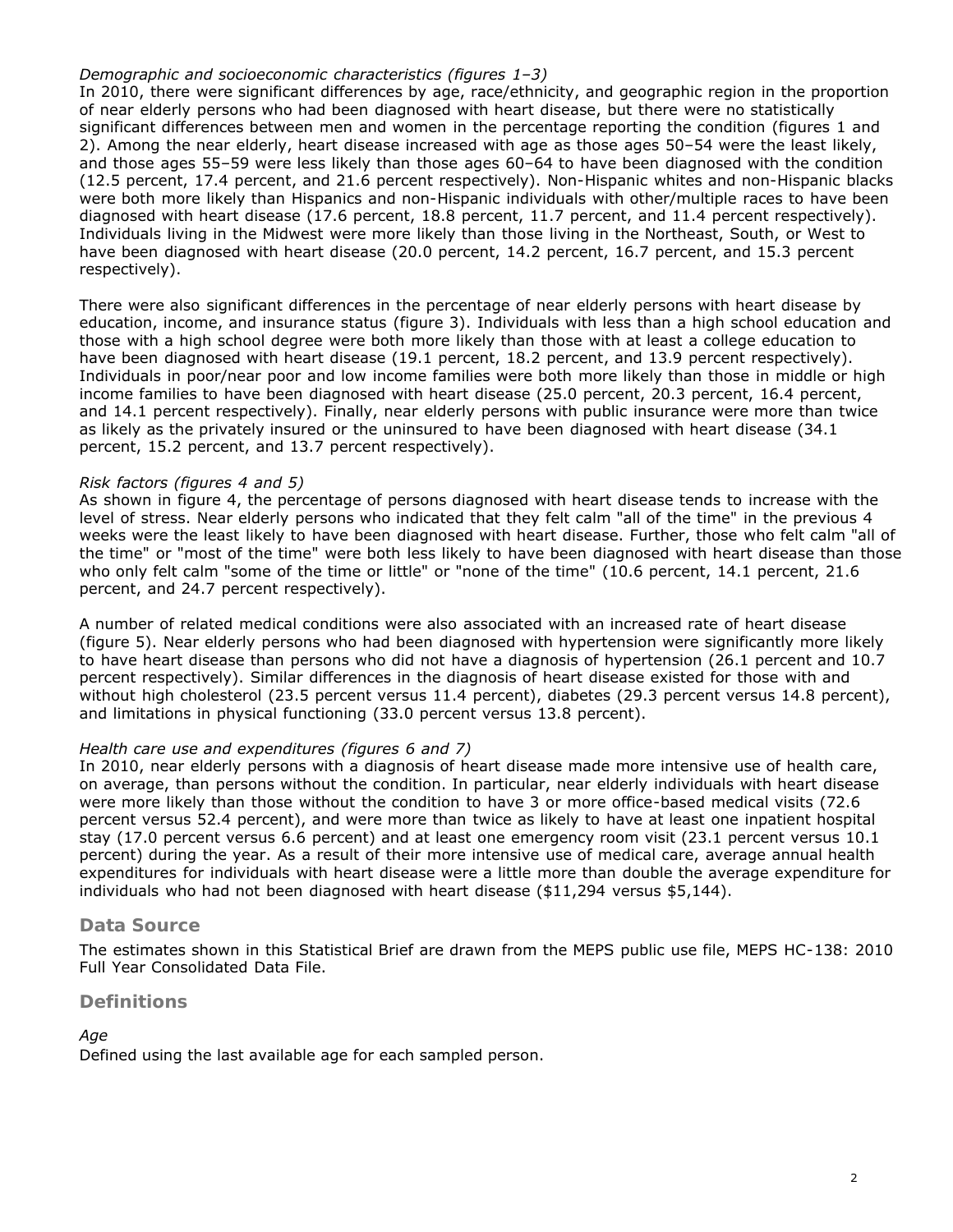# *Race/ethnicity*

Classification by race and ethnicity is mutually exclusive and based on information reported for each family member. Respondents were asked if each family member's race was best described as white, black, Asian, American Indian, Alaska Native, native Hawaiian, Pacific Islander, or multiple races. All persons whose main national origin or ancestry was reported as Hispanic, regardless of racial background, are classified as Hispanic. All non-Hispanic persons whose race was reported as Asian, American Indian, Alaska native, native Hawaiian, or multiple races are classified in the "other" race category. For this analysis, the following classification by race and ethnicity was used: Hispanic (of any race), non-Hispanic black, non-Hispanic white and non-Hispanic other/multiple races.

### *Census region*

Each MEPS sampled person was classified as living in one of the following four regions as defined by the U.S. Census Bureau:

- *Northeast*: Maine, New Hampshire, Vermont, Massachusetts, Rhode Island, Connecticut, New York, New Jersey, and Pennsylvania
- *Midwest*: Ohio, Indiana, Illinois, Michigan, Wisconsin, Minnesota, Iowa, Missouri, South Dakota, North Dakota, Nebraska, and Kansas
- *South*: Delaware, Maryland, District of Columbia, Virginia, West Virginia, North Carolina, South Carolina, Georgia, Florida, Kentucky, Tennessee, Alabama, Mississippi, Arkansas, Louisiana, Oklahoma, and Texas
- *West*: Montana, Idaho, Wyoming, Colorado, New Mexico, Arizona, Utah, Nevada, Washington, Oregon, California, Alaska, and Hawaii

### *Education*

Education is measured as the highest level of education each individual has attained. We use the following three education categories:

- *Less than high school*: No HS diploma, GED, or equivalent.
- *High school graduate*: HS diploma, GED or equivalent, or other degree.
- *College graduate*: Bachelor's, Master's, or Doctorate.

#### *Income*

Each person in the survey sample was classified according to the total yearly income of his or her family. Within a household, all individuals related by blood, marriage, or adoption were considered to be a family. Personal income from all family members was summed to create family income. Poverty status is the ratio of family income to the federal poverty thresholds, which control for family size and age of the head of family. Categories are defined as follows:

- *Poor/near poor income*: People in families with income of 125 percent of the Federal poverty line or less, including those who reported negative income.
- *Low income*: People in families with income from over 125 percent through 200 percent of the Federal poverty line.
- *Middle income*: People in families with income from over 200 percent through 400 percent of the Federal poverty line.
- *High income*: People in families with income over 400 percent of the Federal poverty line.

#### *Health insurance status*

Based on household responses to health insurance status questions, adults ages 50–64 were classified in the following three insurance categories:

- *Private health insurance*: Individuals who, at any time during the year, had insurance that provides coverage for hospital and physician care (other than Medicare, Medicaid, or other public hospital/physician coverage). Coverage by TRICARE (Armed Forces-related coverage) was also included as private health insurance. Insurance that provides coverage for a single service only, such as dental or vision coverage, was not included.
- *Public coverage only*: Individuals who met both of the following criteria: 1) not covered by private insurance at any time during the year, 2) were covered by any of the following public programs at any point during the year: Medicare, Medicaid, or other public hospital/physician coverage.
- *Uninsured*: Persons not covered by private hospital/physician insurance, TRICARE, Medicare, Medicaid, or other public hospital/physician programs at any time during the entire year (or period of eligibility for the survey if that was less than a year).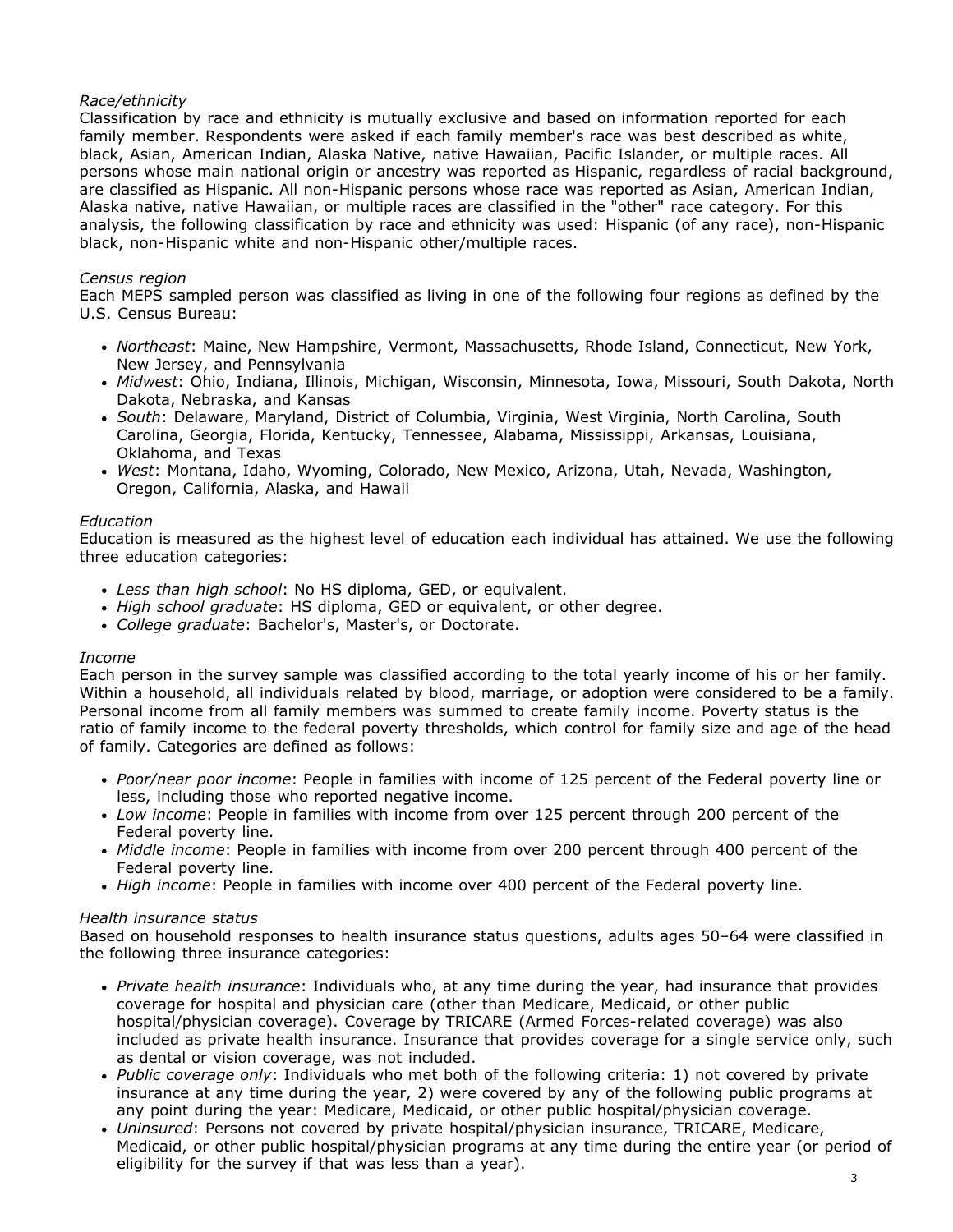### *Stress*

The following question from the Self-Administered Questionnaire was used as a measure for stress: "How much of the time during the past 4 weeks have you felt calm and peaceful? All of the time, most of the time, some of the time, a little of the time, or none of the time?"

## *Heart disease*

Persons who were ever told by a doctor or other health professional that they had coronary heart disease, angina, heart attack (or myocardial infarction), or other unspecified heart disease were classified as having heart disease.

### *Diabetes*

Persons who were ever told by a doctor or other health professional that they had diabetes or sugar diabetes were classified as having diabetes.

#### *High cholesterol*

Persons who were ever told by a doctor or other health professional that they had high cholesterol were classified as having high cholesterol.

### *Hypertension*

Persons who were told by a doctor or other health professional, on two or more different visits, that they had hypertension, or high blood pressure, were classified as having hypertension.

### *Functional Limitation*

Persons who had difficulties walking, climbing stairs, grasping objects, reaching overhead, lifting, bending or stooping, or standing for long periods of time were classified as having a functional limitation.

## **About MEPS-HC**

The Medical Expenditure Panel Survey (MEPS) collects nationally representative data on health care use, expenditures, sources of payment, and insurance coverage for the U.S. civilian noninstitutionalized population. MEPS is cosponsored by the Agency for Healthcare Research and Quality (AHRQ) and the National Center for Health Statistics (NCHS). More information about MEPS can be found on the MEPS Web site at http://www.meps.ahrg.gov/.

### **References**

For a detailed description of the MEPS-HC survey design, sample design, and methods used to minimize sources of nonsampling error, see the following publications:

Cohen, J. *Design and Methods of the Medical Expenditure Panel Survey Household Component*. MEPS Methodology Report No. 1. AHCPR Pub. No. 97-0026. Rockville, MD: Agency for Health Care Policy and Research, 1997. [http://www.meps.ahrq.gov/mepsweb/data\\_files/publications/mr1/mr1.pdf](http://www.meps.ahrq.gov/mepsweb/data_files/publications/mr1/mr1.pdf)

Cohen, S. *Sample Design of the 1996 Medical Expenditure Panel Survey Household Component*. MEPS Methodology Report No. 2. AHCPR Pub. No. 97-0027. Rockville, MD: Agency for Health Care Policy and Research, 1997. [http://www.meps.ahrq.gov/mepsweb/data\\_files/publications/mr2/mr2.pdf](http://www.meps.ahrq.gov/mepsweb/data_files/publications/mr2/mr2.pdf)

Cohen, S. Design Strategies and Innovations in the Medical Expenditure Panel Survey. *Medical Care*, July 2003: 41(7) Supplement: III-5–III-12.

Ezzati-Rice, T. M., Rohde, F., Greenblatt, J. *Sample Design of the Medical Expenditure Panel Survey Household Component, 1998–2007*. Methodology Report No. 22. March 2008. Agency for Healthcare Research and Quality, Rockville, MD. [http://www.meps.ahrq.gov/mepsweb/data\\_files/publications/mr22/mr22.pdf](http://www.meps.ahrq.gov/mepsweb/data_files/publications/mr22/mr22.pdf)

## **Suggested Citation**

Carroll, W. and Miller, G. E. *Heart Disease Near among Elderly Americans: Estimates for the U.S. Civilian Noninstitutionalized Population, 2010*. Statistical Brief #408. June 2013. Agency for Healthcare Research and Quality, Rockville, MD. http://www.meps.ahrg.gov/mepsweb/data\_files/publications/st408/stat408.pdf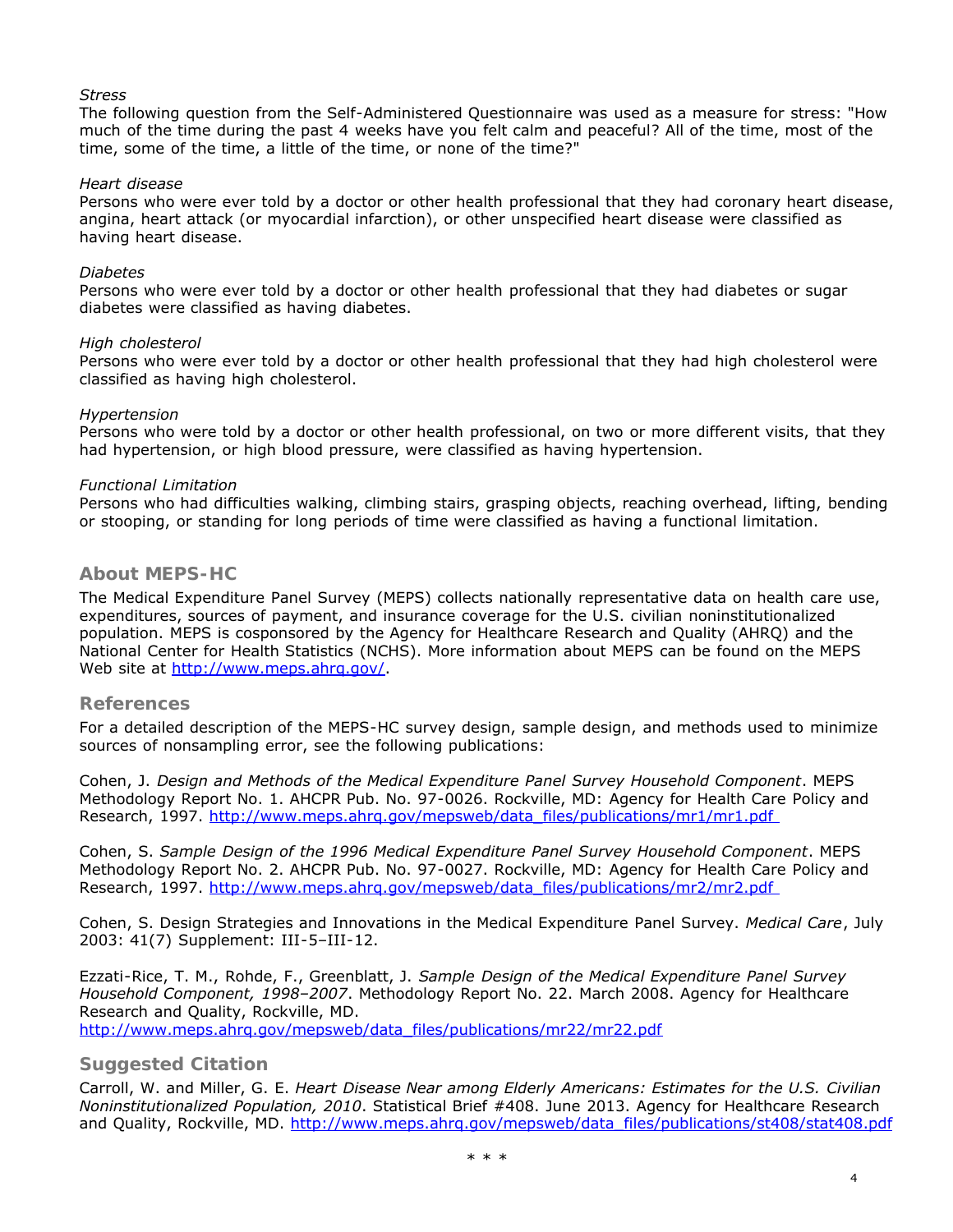AHRQ welcomes questions and comments from readers of this publication who are interested in obtaining more information about access, cost, use, financing, and quality of health care in the United States. We also invite you to tell us how you are using this Statistical Brief and other MEPS data and tools and to share suggestions on how MEPS products might be enhanced to further meet your needs. Please email us at [MEPSProjectDirector@ahrq.hhs.gov](mailto:MEPSProjectDirector@ahrq.hhs.gov) or send a letter to the address below:

Steven B. Cohen, PhD, Director Center for Financing, Access, and Cost Trends Agency for Healthcare Research and Quality 540 Gaither Road Rockville, MD 20850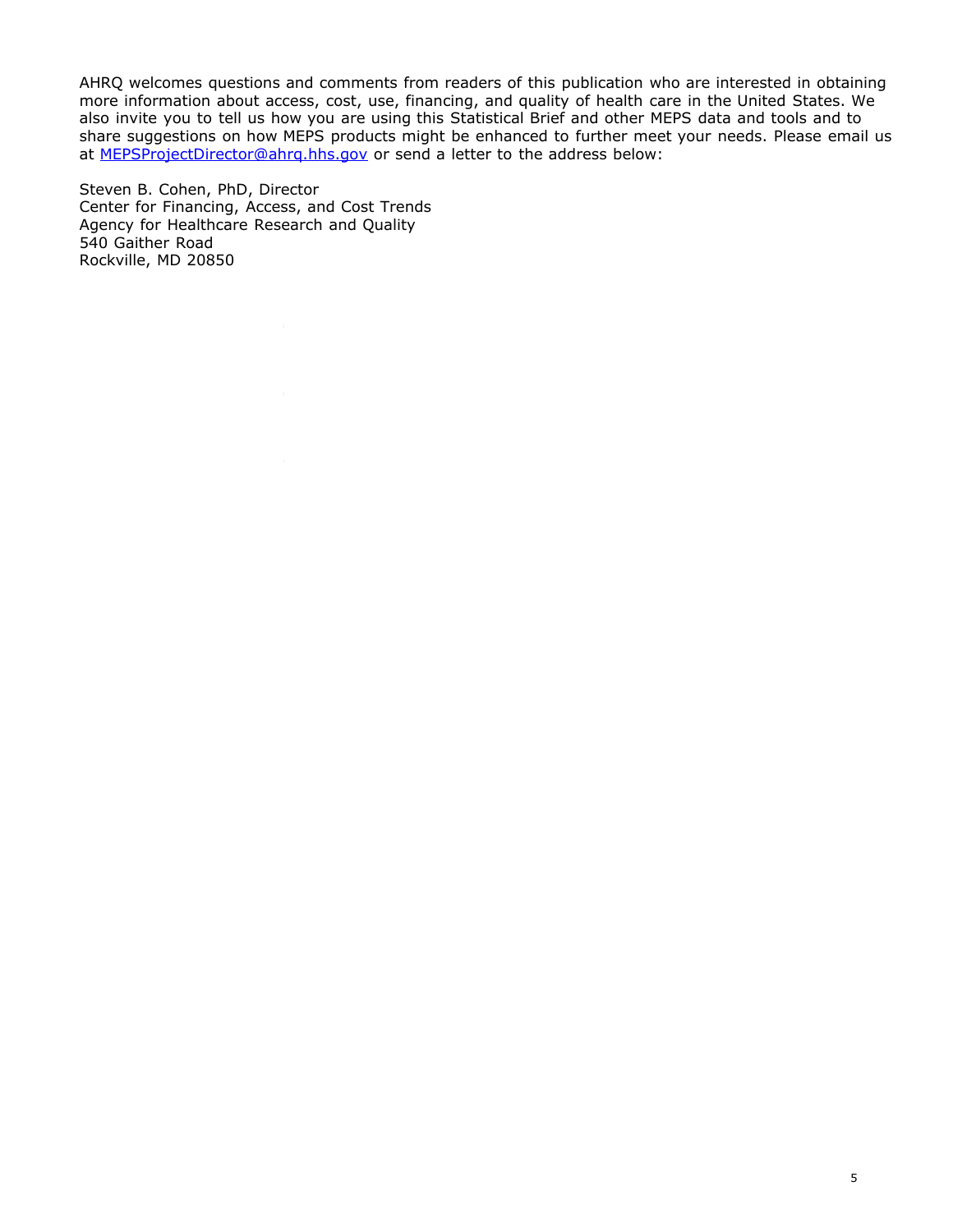



Statistical Brief #408: Heart Disease among Near Elderly Americans: Estimates for the U.S. Civilian Noninstitutionalized Population, 2010 66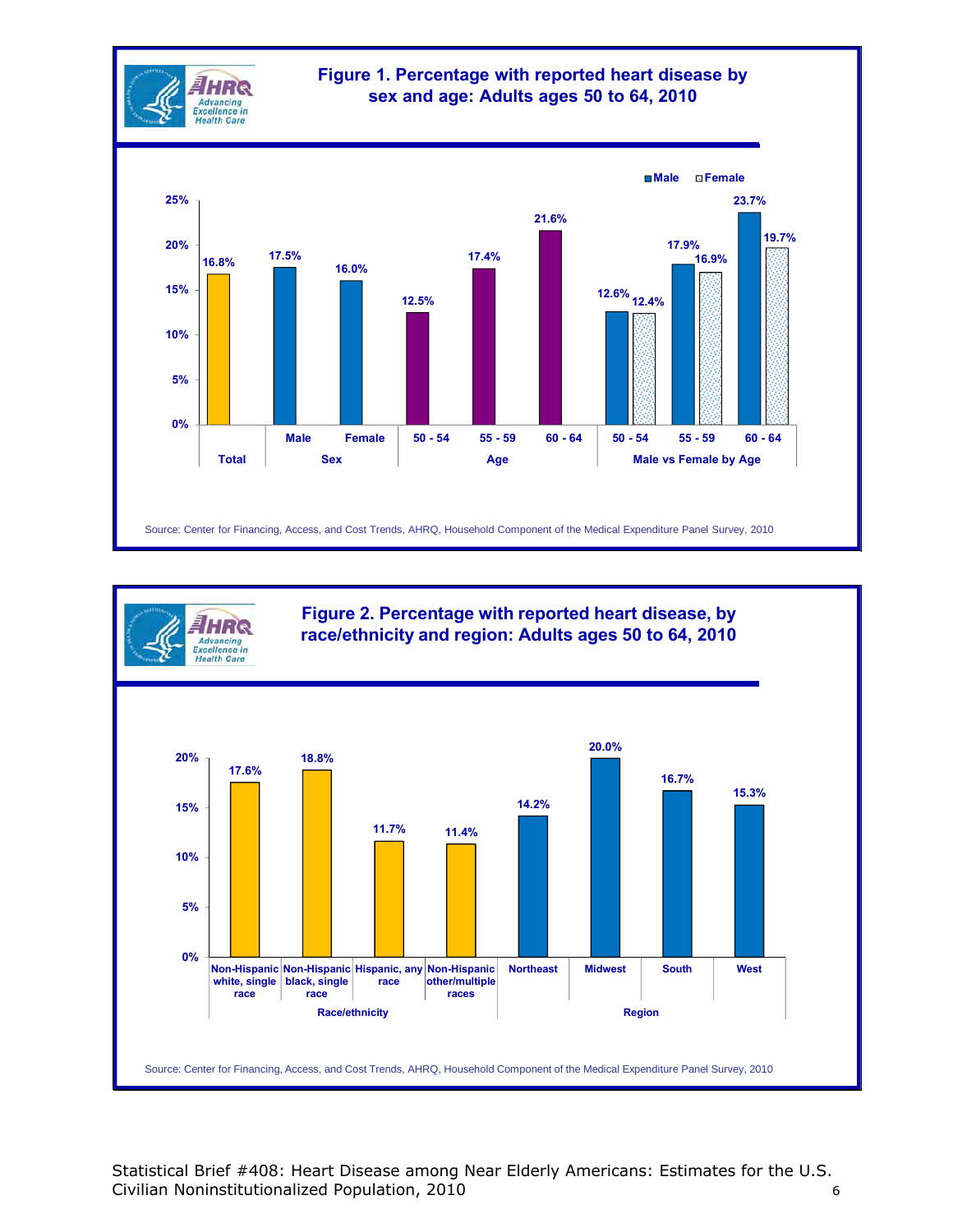



Statistical Brief #408: Heart Disease among Near Elderly Americans: Estimates for the U.S. Civilian Noninstitutionalized Population, 2010 7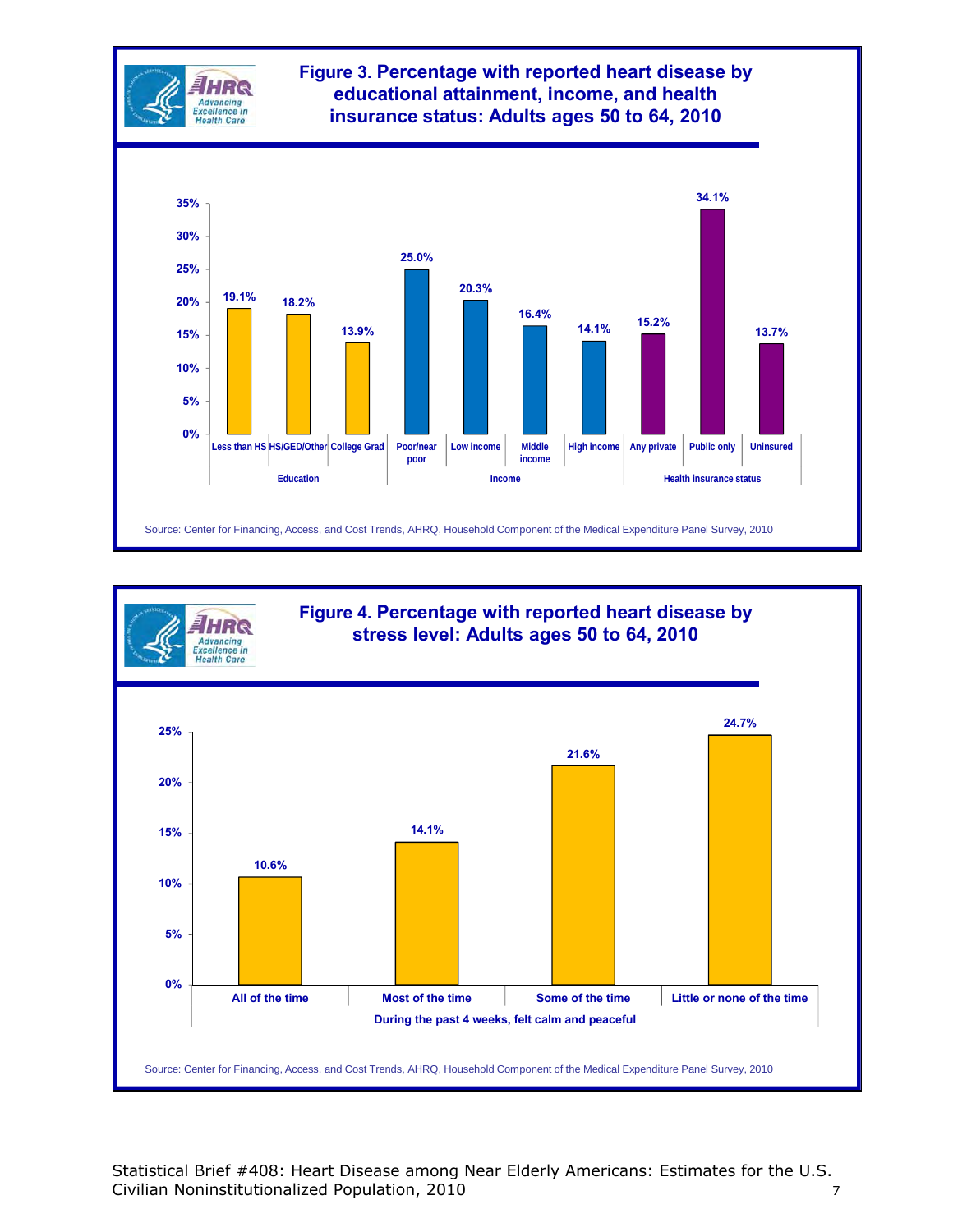



Statistical Brief #408: Heart Disease among Near Elderly Americans: Estimates for the U.S. Civilian Noninstitutionalized Population, 2010 88